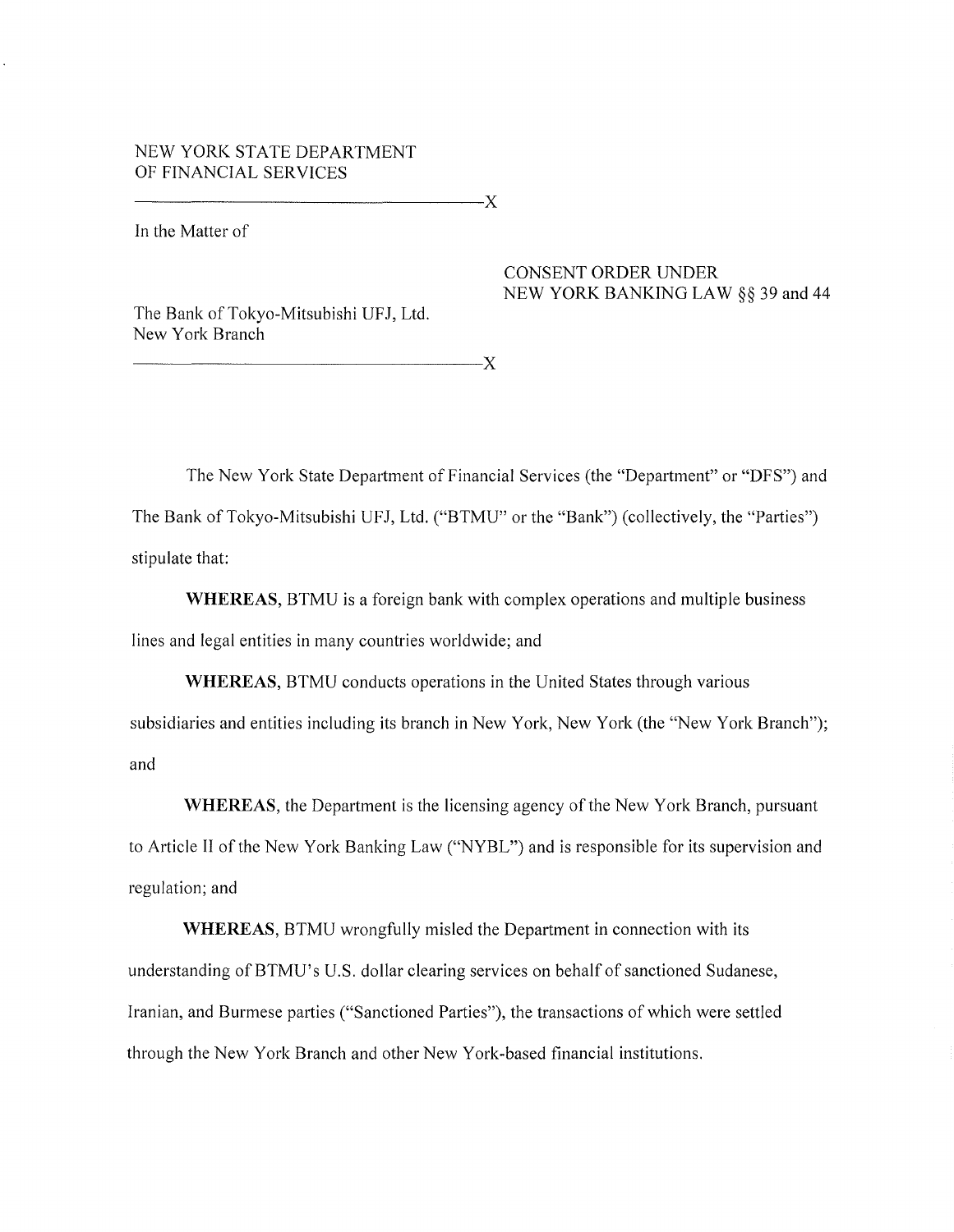**WHEREAS,** the Department finds that BTMU's conduct raised serious safety and soundness concerns and constituted violations of law and regulation.

**NOW, THEREFORE,** to resolve this matter, the Parties agree to the following:

### **Introduction**

1. From approximately 2007 through 2008, the Bank engaged a team from the advisory practice of PricewaterhouseCoopers LLP (the "PwC Engagement Team") to undertake a historical transaction review (the "HTR") for BTMU to analyze the Bank's U.S. dollar clearing activity between April 1, 2006 and March 31,2007. The stated purpose of the HTR was to: (a) identify any U.S. dollar transactions that potentially should have been frozen, blocked or reported under applicable OF AC requirements, and (b) investigate the relevant transaction set for compliance with OFAC requirements.

2. In June 2008, BTMU submitted the PwC Engagement Team's HTR report (the "HTR Report") to the Department's predecessor agency (the New York State Banking Department), as well as to other U.S. regulators (collectively, the "Regulators"). The HTR Report purported to be the product of an "objective" and "methodologically sound" process.

3. In 2012, during the investigation into BTMU's past U.S. dollar clearing activities, BTMU notified the Department that many of the payment messages for the time period of 2002-2007 were not available.<sup>1</sup> As an alternative solution, BTMU suggested that the Parties use the HTR's findings, as set forth in the HTR Report, as a basis to extrapolate the approximate number of improper transactions processed by BTMU through the New York Branch and other New York-based financial institutions between 2002 and 2007. DFS required that information in

 $1$  U.S. dollar clearing is the process by which U.S. dollar-denominated transactions are satisfied between counterparties through a U.S. bank. The Society of Worldwide Interbank Financial Telecommunications ("SWIFT") is a vehicle through which banks exchange wire transfer messages with other financial institutions, including U.S. correspondent banks. SWIFT messages contain various informational fields.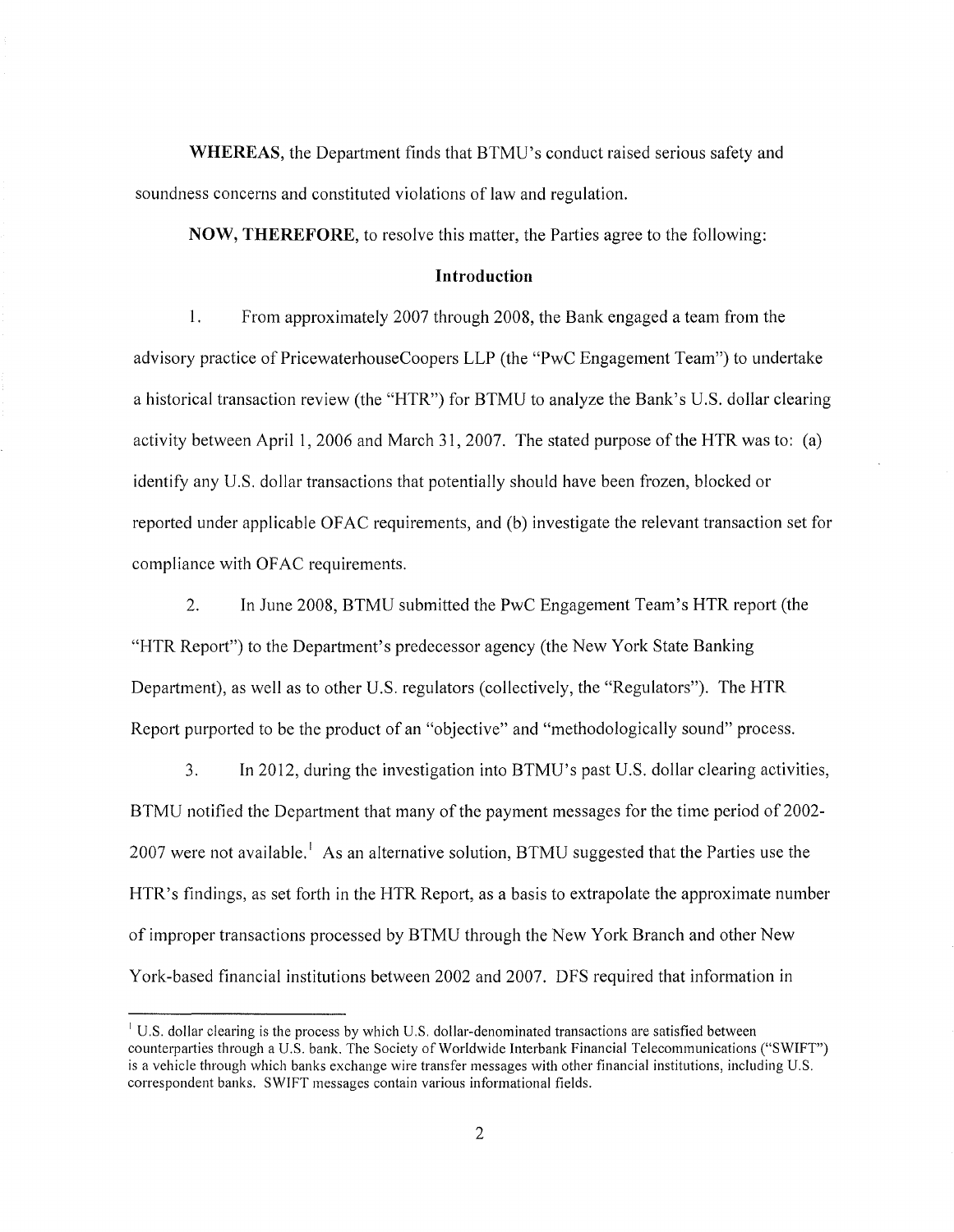order to accurately assess the scope of the Bank's misconduct and thereby fix an appropriate penalty.

4. In reliance on the HTR Report, as well as the Bank's representations to the Department, BTMU and the DFS executed a consent order on June 20, 2013 (the "2013 Consent Order"), pursuant to New York Banking Law § 44.

5. As set out in the 2013 Consent Order, the Parties agreed that from at least 2002 through 2007, BTMU unlawfully cleared through the New York Branch and other New Yorkbased financial institutions an estimated 28,000 U.S. dollar payments, valued at approximately \$100 billion, on behalf of certain Sanctioned Parties and for entities on the Specially Designated Nationals ("SDNs") list issued by the U.S. Treasury Department's Office of Foreign Asset Control ("OFAC").<sup>2</sup> The 2013 Consent Order required BTMU to make a civil monetary payment of \$250 million and to hire an independent consultant to conduct a comprehensive review of the BSA/AML and sanctions related compliance programs, policies, and procedures currently in place at the New York Branch.

6. After entering into the 2013 Consent Order, the Department investigated PwC's involvement in this matter. To that end, DFS reviewed voluminous documents, including correspondence between PwC and the Bank, and took sworn testimony from eight current and former PwC professionals who had been members of the PwC Engagement Team.

7. The aforementioned investigation revealed that BTMU successfully convinced the PwC Engagement Team, including two principals from PwC's advisory group, to remove excerpts from drafts of the HTR Report that would have cast doubt upon the thoroughness,

 $2^{2}$  SDNs are individuals and companies specifically designated as having their assets blocked from the U.S. financial system by virtue of being owned or controlled by, or acting for or on behalf of, targeted countries, as well as individuals, groups, and entities, such as terrorists and narcotics traffickers, designated under sanctions programs that are not country-specific.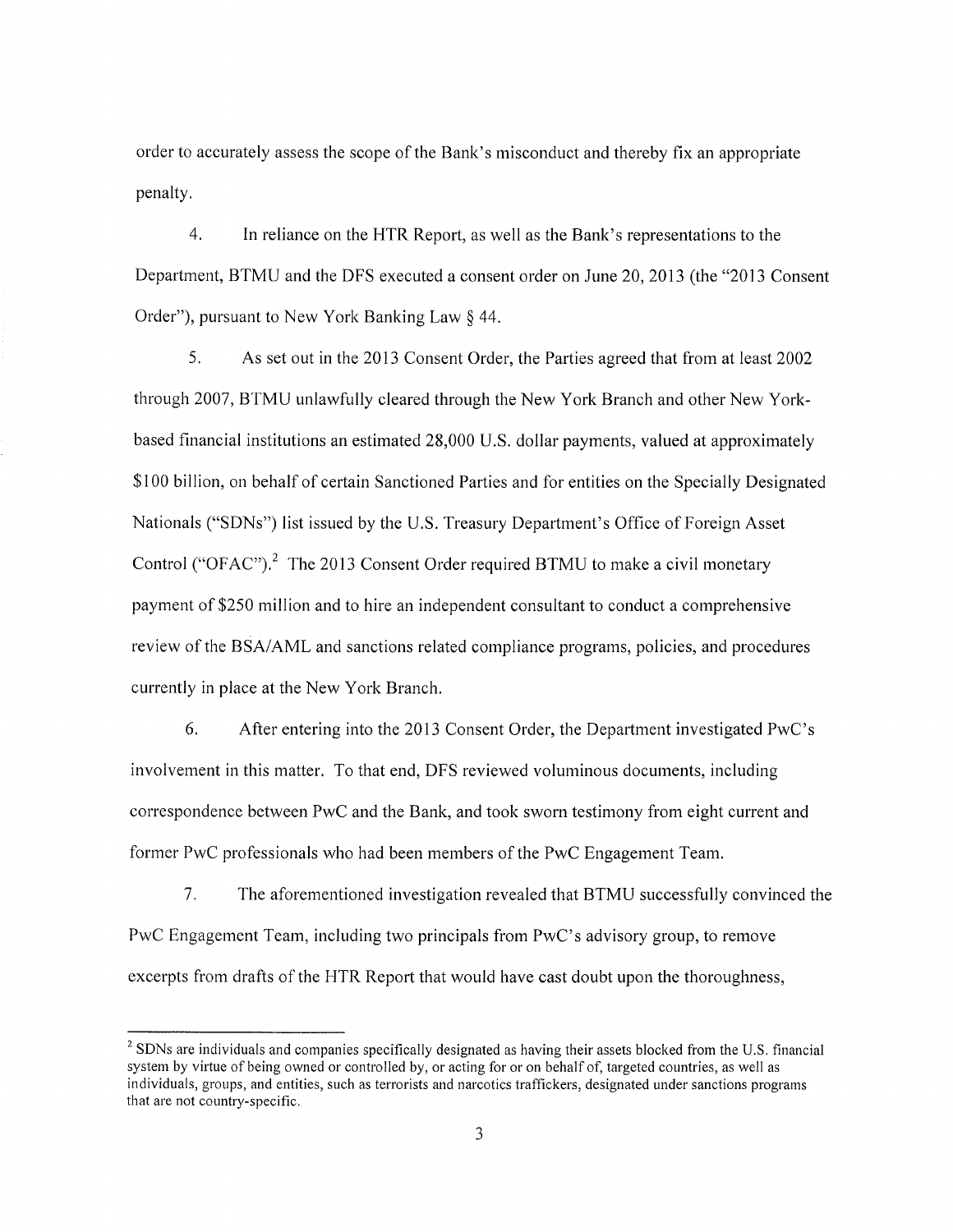objectivity and reliability of the findings contained in the HTR Report submitted to Regulators on behalf of the Bank.

## **Statement of Facts**

8. In March 2007, BTMU hired PwC for the purpose of (a) conducting a year-long historical transaction review of BTMU's international remittance and trade finance activity for compliance with OFAC regulations and (b) presenting PwC's "key findings and results" to the Regulators.

9. On May 1, 2008, after more than a year of review, and prior to completion of the HTR Report, the Bank and the PwC Engagement Team made an interim presentation to the Regulators. At this presentation, according to PwC's notes of the meeting, Regulators asked, in connection with Iranian transactions, whether as a common approach "BTMU removed information such as originating bank, originating party or beneficiary party from  $\lceil \cdot \rceil$  wire messages." The notes reflect that, in response to this direct question from the Regulators, a very senior BTMU official "emphatically" denied that the Bank did so. The Department accepted this denial as an assurance that there existed at BTMU no special written procedures to strip U.S. dollar denominated SWIFT wire messages of information that, if detected, would have triggered screening alerts for potential OFAC violations.

10. On May 23, 2008, just one month prior to completion of the HTR Report, the Bank disclosed to the PwC Engagement Team for the first time a written BTMU procedure to strip and/or falsely populate SWIFT data fields with the Bank's identifying information instead of that of the Bank's clients (and its clients' clients) from OFAC sanctioned "enemy countries." These instructions were included in the Bank's *GSC (Global Service Center) Administrat;ve Procedures Manual for Foreign Transfers* and read: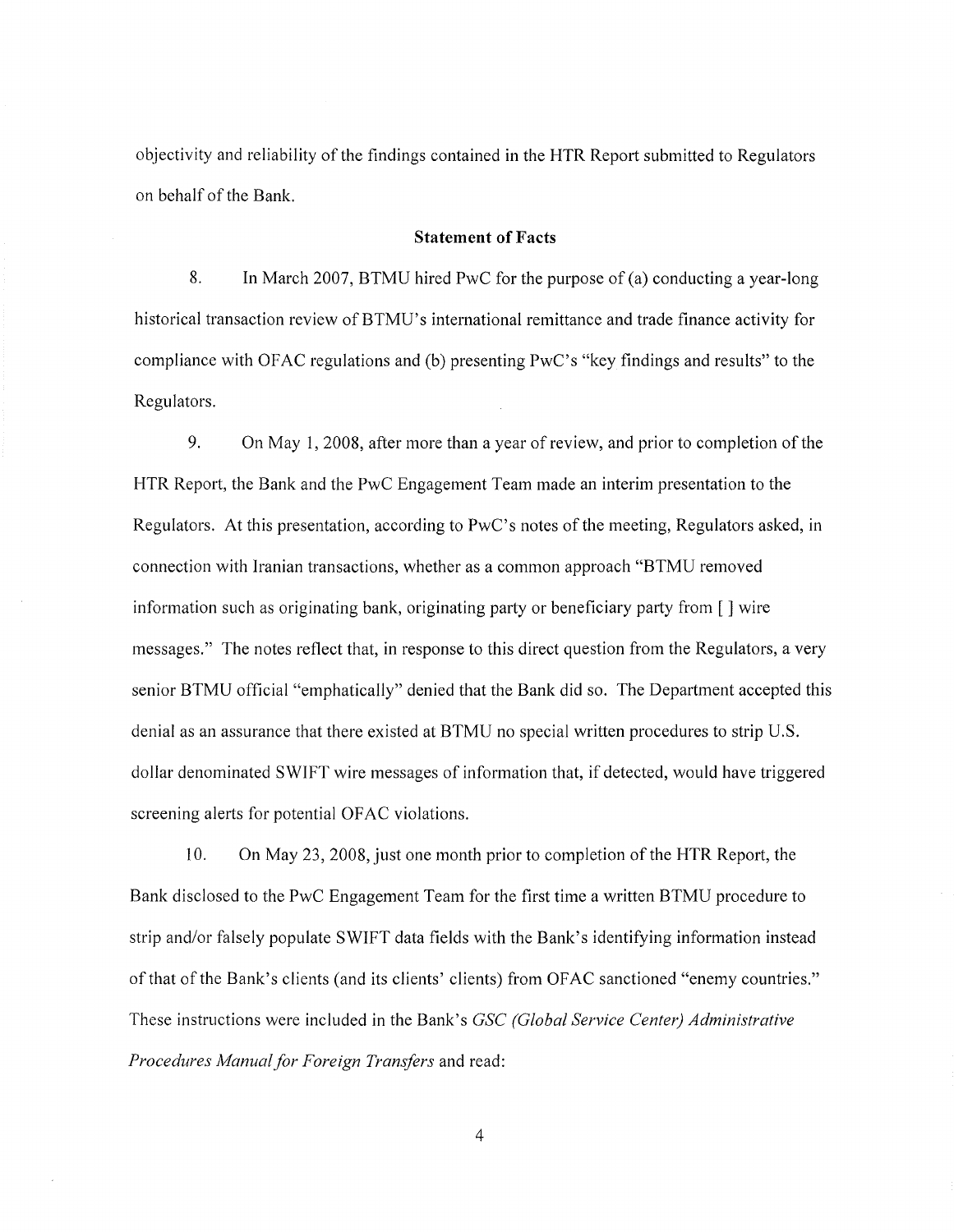Banks located in countries designated by the U.S. as enemy countries hold their U.S. dollar accounts outside of the U.S. Upon receipt of U.S. dollar-denominated payment orders of which the ordering or receiving bank is such bank, use the cover payment method and not the one payment method.

The method for filling out vouchers is the same as in "Section 2- Payments to Other Banks Located in Japan." However, exert care to avoid the funds being frozen by, among other means, providing our Bank as the ordering bank and not specifying the final receiving bank (the name of the enemy country).

11. With an understanding of the value that this translation would have to the Department in evaluating the HTR, the PwC Engagement Team inserted it into drafts of the HTR Report upon receipt of it.

12. In the same week of May 2008, the Bank informed the PwC Engagement Team that BTMU employed its sanctions screening filter in Tokyo to stop U.S. dollar denominated SWIFT wire messages that contained language capable of triggering screening alerts in New York so that Bank employees were able to and did strip language identifying Sanctioned Entities before those messages were transmitted to New York and resubmitted the messages without the identifying language. In this way, payment messages that would have required further reviewand potentially blocking or freezing  $-$  in New York, instead bypassed OFAC filters in New York.

13. PwC's Engagement Team understood that improper data manipulation could significantly compromise the HTR's integrity. Accordingly, the PwC Engagement Team inserted an express acknowledgement into a draft of the HTR Report informing the Regulators that "had PwC know[n] about these special instructions at the initial phase of the HTR then we would have used a different approach in completing this project," a reference to the fact that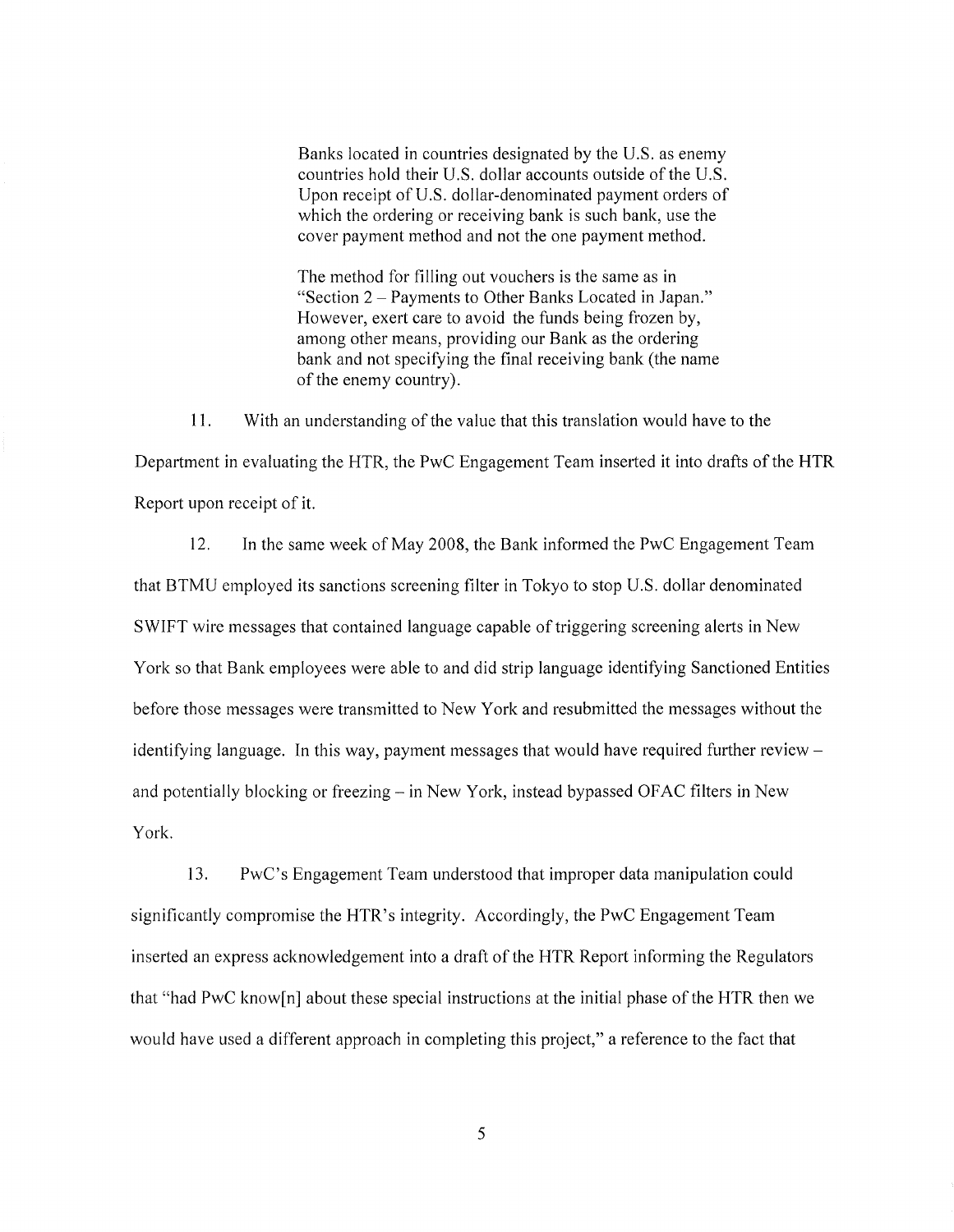PwC's Engagement Team would have recommended at the beginning of the HTR that BTMU undertake a forensic review of the Bank's wire transfers.

14. At a meeting on June 13, 2008, some ofthe Bank's most senior Anti-money Laundering, Compliance & Legal Division managers objected to this statement appearing in the HTR Report and requested its removal. Accordingly, the PwC Engagement Team removed it and inserted in its place "[W]e have concluded that the written instructions would not have impacted the completeness of the data available for the HTR and our methodology to process and search the HTR data was appropriate."

15. Upon its discovery ofthe special written procedures and the improper use ofthe sanctions screening filter in Tokyo, the PwC Engagement Team recommended to BTMU that PwC conduct a forensic investigation into the Bank's U.S. dollar denominated payment processes and wire transfer messages. The Bank rejected this advice and instead insisted that the BTMU investigation into wire-stripping would be conducted internally by BTMU's Internal Audit Office (the "lAO").

16. Due to BTMU's request that PwC remove its recommendation for a forensic review, the Department never learned of the PwC Engagement Team's opinion in that regard.

17. Approximately one week before the HTR Report was finalized and submitted to the Department, a manager of the Bank's Anti-money Laundering Office, Compliance & Legal Division (the "BTMU Compliance Manager") reviewing drafts of the Report wrote to the PwC Engagement Team with reference to a draft paragraph describing "the problem" of PwC's inability to review un-linked MT 202 wire payment messages. Linking such payments was at the core of PwC's review methodology. The BTMU Compliance Manager, however, asked that PwC "consider deleting the above mentioned sentence because we do not want to give the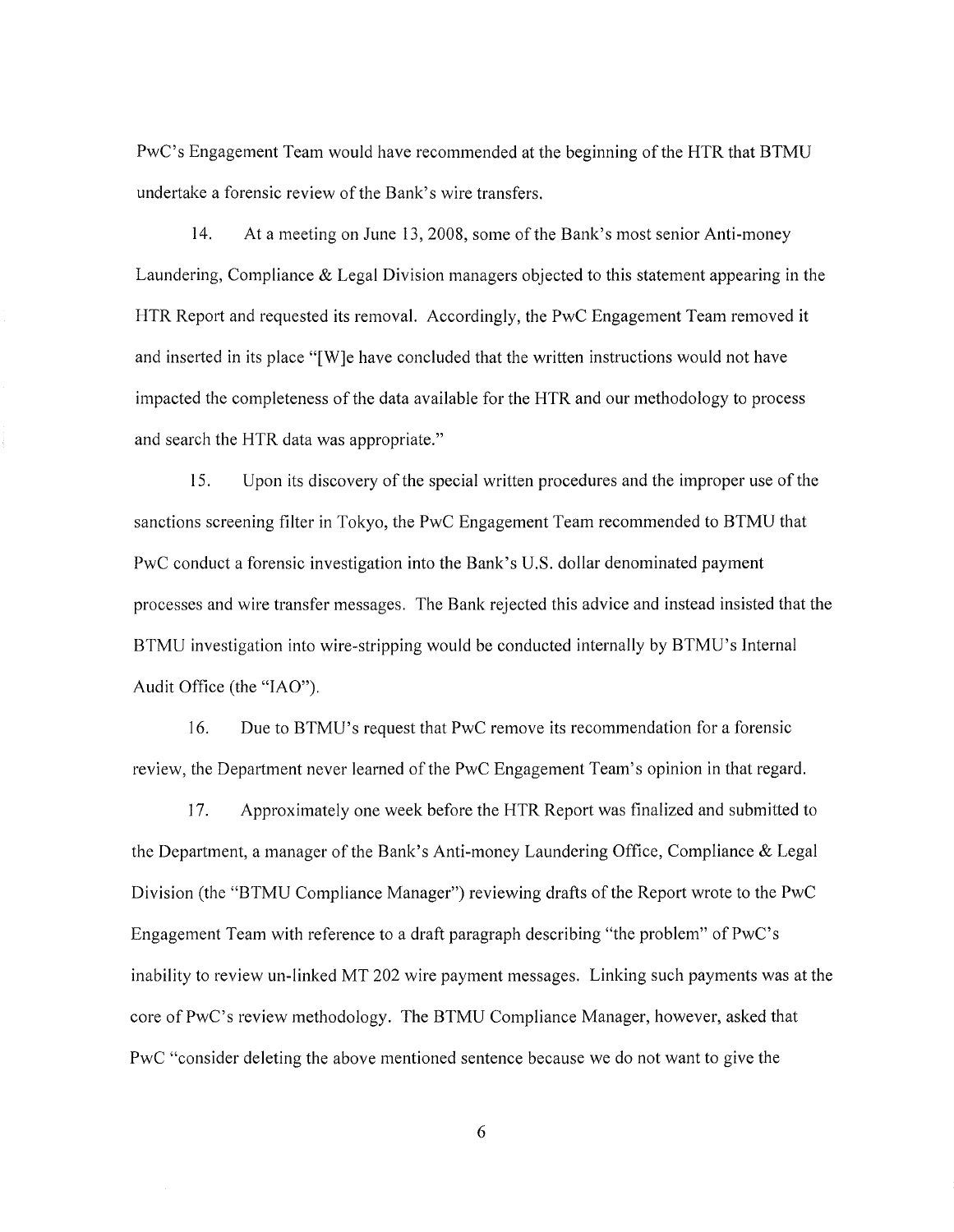impression to the reader of the report that there are some important MTs that were not successfully reviewed." The PwC Engagement Team removed the paragraph from the HTR Report, and accordingly, from scrutiny by the Department.

18. The PwC Engagement Team suggested in its draft HTR Report that the Bank's lAO investigate the genesis of the special written procedures, the possible existence of other "similar instructions," and the Bank's "intentional omission of search terms" from payment messages. The PwC Engagement Team cautioned that *"[t}he potential impact from the findings from [any such] investigation will need to be considered when evaluating this [HTR} Report."*  (emphasis supplied). In response, the BTMU Compliance Manager forwarded the following request on behalf of the Bank: "[C]an you possibly delete this sentence?" PwC's Engagement Team complied, removing the recommendation on how an internal BTMU audit should proceed. PwC further removed questions that PwC had raised to be addressed by such an investigation.

19. At the request of the Bank, the PwC Engagement Team removed other information from drafts of the HTR Report. The revisions included:

- Deleting the English translation of BTMU's wire stripping instructions, which referenced the Bank doing business with "enemy countries" of the  $U.S.^3$
- Deleting a regulatory term of art that PwC used throughout the report in describing BTMU's wire-stripping instructions ("Special Instruction") and replacing it with a nondescript reference that lacked regulatory significance ("Written Instruction");

 $3$ The BTMU Compliance Manager requested that the PwC Engagement Team delete the English translation of the written procedures for wire stripping, writing, "it is the opinion of our NY people, also [our Bank's counsel] is also basically agreeing on this as well, that mentioning the exact wordings of the Instructions, especially the words 'to avoid the funds being frozen by,' might cause unnecessary concern to the regulators. From what we understand now is the real purpose of these instructions was not to have the funds [avoid] being frozen but not to have delayed by a few days because the wire contained simple words such as 'Iran."' The PwC Engagement Team complied, and removed the English translation.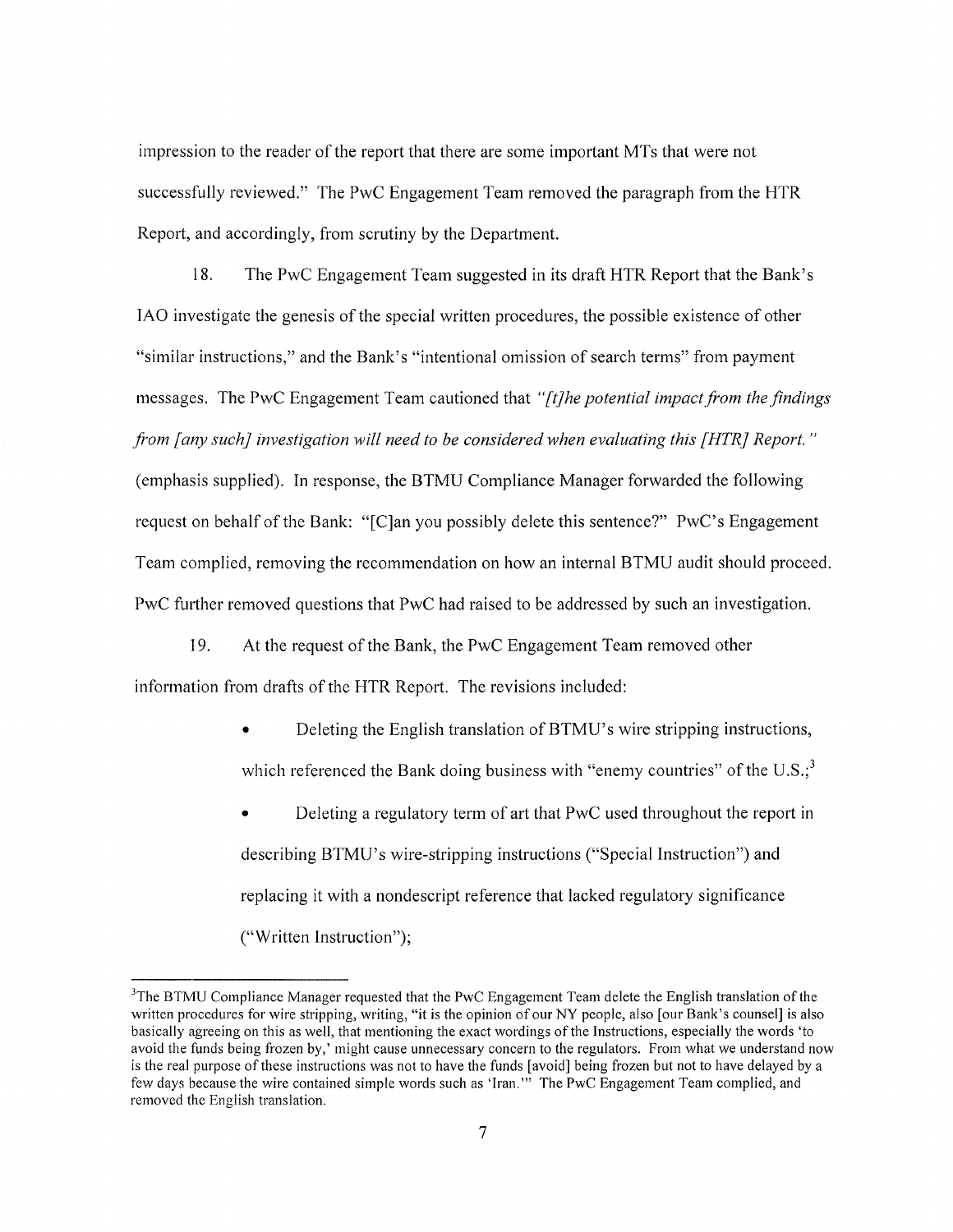Deleting most of PwC's discussion of BTMU's wire-stripping activities;

• Deleting information concerning BTMU' s potential misuse of OF AC screening software in connection with its wire-stripping activities;

• Deleting several forensic questions that PwC identified as necessary for consideration in connection with the HTR Report; and

• Deleting a section of the HTR Report that discussed the appearance of special characters (such as "#", "-" and ",") in wire transfer messages, which had prevented PwC's filtering system from detecting certain transactions involving Sudan and Myanmar.

20. The Bank's lAO investigated the special written procedures and stripping of information from wire messages. BTMU's "Report on the Additional Investigation related to the Historical Transaction Review" was prepared by the lAO and issued to the Regulators in October 2008. This Report was misleading to the Department in that it was, in the face of the undisclosed PwC findings, inadequate, too limited in scope, and did not employ the type of forensic review originally recommended by PwC.

#### **Violations of Law and Regulation**

21. Due to the aforementioned conduct, BTMU misled the Department in reaching the settlement terms of the 2013 Consent Order. BTMU also:

> failed to maintain or make available at its New York Branch true and accurate books, accounts and records reflecting all transactions and actions in violation of Banking Law § 200-c; and

• knowingly violated the Department's regulation 3 NYCRR § 300.1, which requires BTMU to submit a report to the Superintendent immediately upon the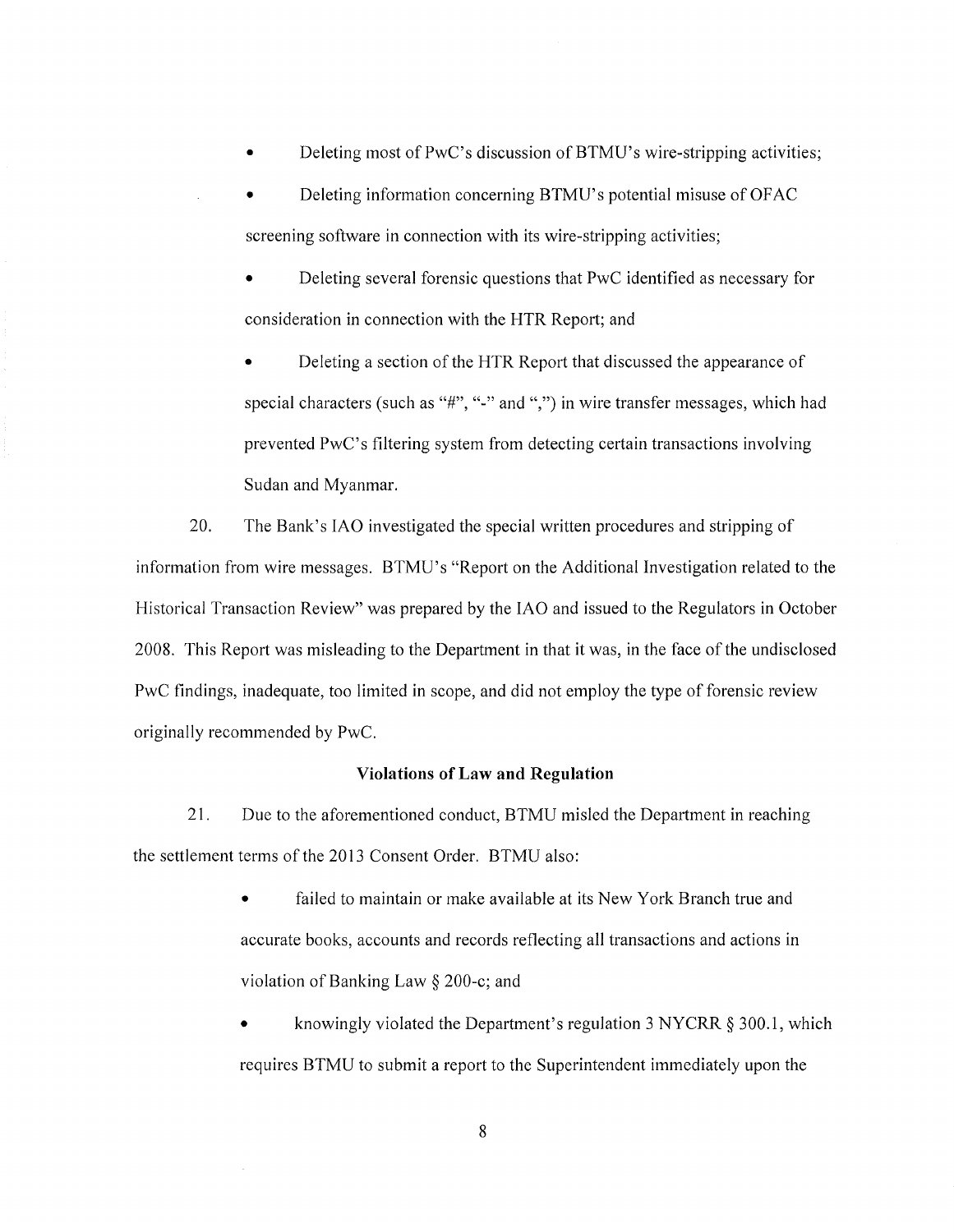discovery of fraud, dishonesty, making of false entries and omissions of true entries, and other misconduct, whether or not a criminal offense, in which any BTMU employee was involved; and

• knowingly made or caused to be made false entries in its books, reports and statements and omitted to make true entries of material particularly pertaining to the U.S. dollar clearing business of BTMU through its New York Branch or other New York-based financial institutions, misleading the Superintendent and examiners of the Department who were lawfully appointed to examine BTMU's conditions and affairs.

#### **Settlement Provisions**

## Monetary Penalty:

22. Within ten (10) business days of executing this Consent Order, BTMU shall make full payment of a civil monetary penalty in the amount of three hundred and fifteen million U.S. dollars (\$315,000,000). BTMU will not claim, assert, or apply for a tax deduction or tax credit with regard to any U.S. federal, state or local tax, directly or indirectly, for any portion of the civil monetary penalty paid pursuant to this Consent Order.

Employee Discipline and a Permanent Ban on Involvement with Licensees:

23. The Department's investigation has resulted in the resignation from BTMU of the BTMU Compliance Manager, who played a central role in the improper conduct discussed in this Consent Order.

24. BTMU shall not in the future directly or indirectly retain the individual referenced in the paragraph above, as either an officer, employee, agent, consultant or contractor of BTMU, or any affiliate of BTMU, or in any other capacity.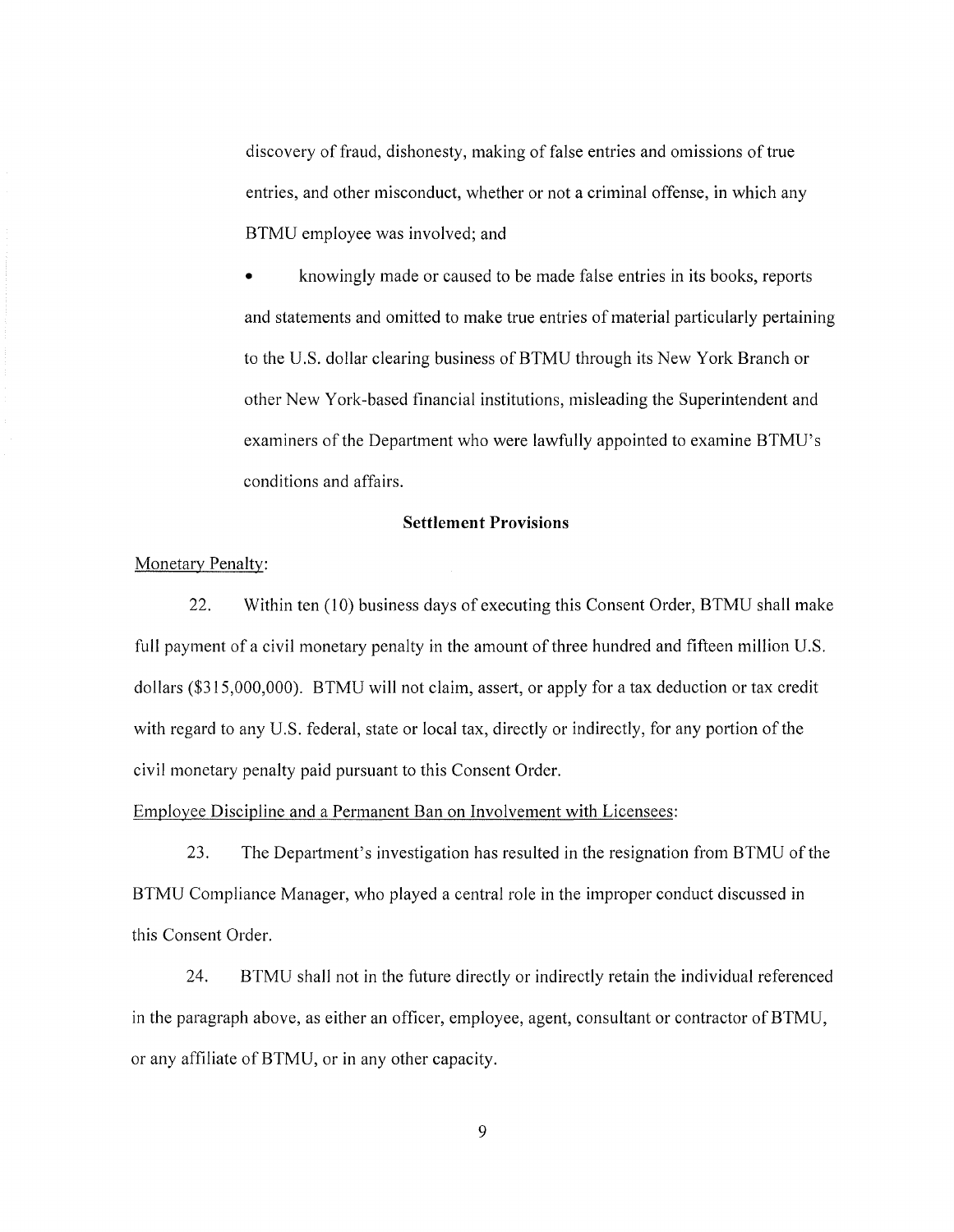25. As promptly and expeditiously as possible but no later than sixty (60) days from the date of this Consent Order, the Bank shall take all steps necessary to ensure that its then-General Manager of BTMU's Anti-money Laundering Office, Compliance & Legal Division and its then-Executive Officer & General Manager of BTMU's Global Planning Division, who each played central roles in the improper conduct discussed in this Consent Order but who are still employed by the Bank's affiliated companies, shall engage in no duties, responsibilities or activities while employed at the Bank's affiliated companies that involve in any way the business of any licensee of this Department, including, but not limited to, the New York Branch.

26. BTMU shall not in the future permit the individuals referenced in the above paragraph to engage, directly or indirectly, in any duties, responsibilities or activities at or on behalf of BTMU or the Bank's affiliated companies that involve their banking business in the United States, including the business of any licensee of this Department.

## Extension of Independent Consultant:

27. The Bank, the New York Branch and the Department entered into the 2013 Consent Order to, *inter alia*, install an independent consultant ("IC") to conduct a review of the Bank's existing BSA/AML related sanctions compliance programs, policies and procedures in place at the Branch. The parties now agree that, at the conclusion of the IC's engagement in March 2015, the Department shall in its sole discretion, determine if an extension of the engagement is required. If the Department determines that an extension of the IC is necessary, the extension shall be for a period of up to eighteen (18) months. The Bank further agrees to relocate its U.S. BSA/AML and OFAC sanctions compliance programs to New York, and agrees that these programs will have U.S. compliance oversight over all transactions affecting the New York Branch, including those transactions performed outside the U.S. that affect the New York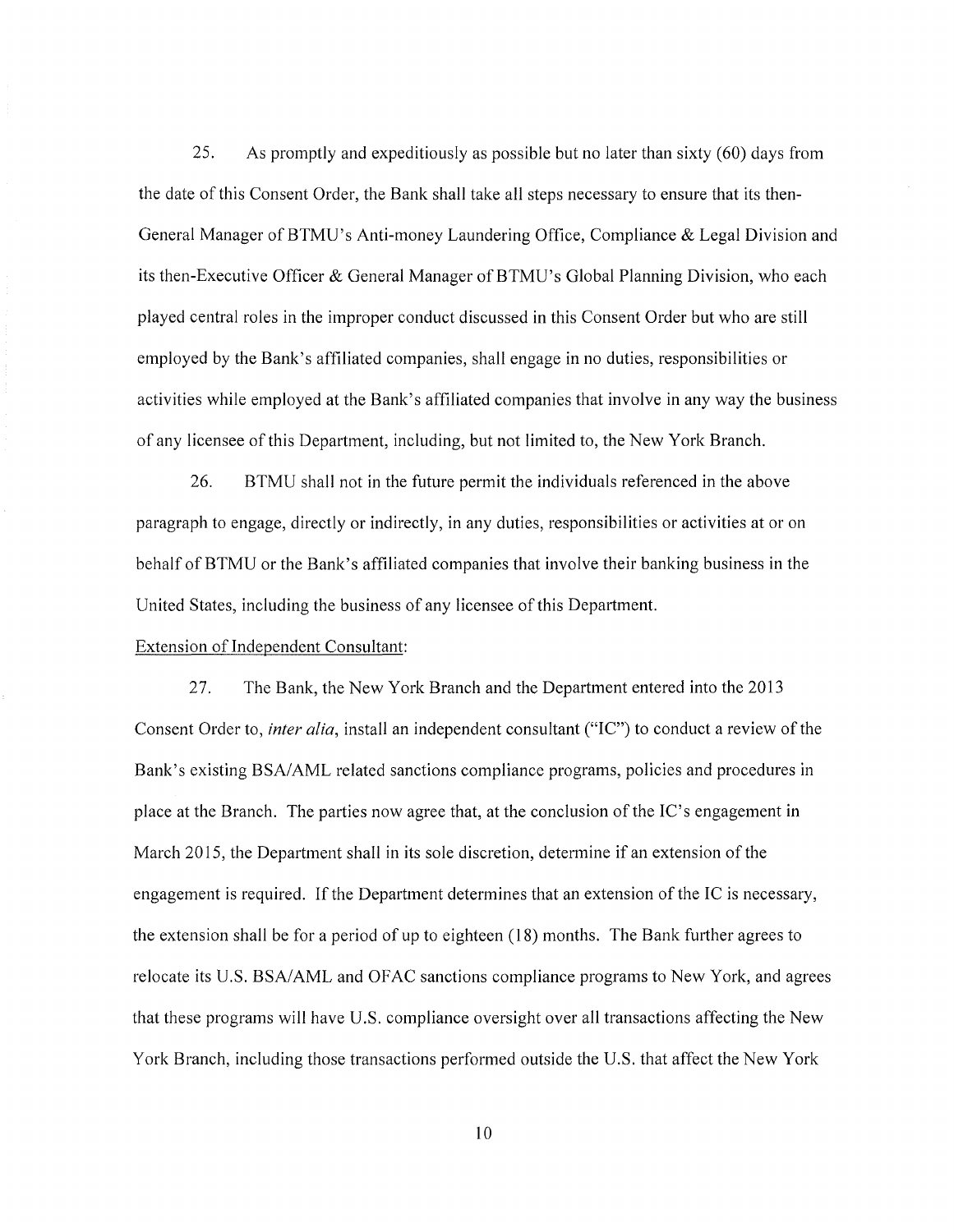Branch. The IC will oversee, evaluate, and test the implementation of those programs, as well as the BSA/AML and OFAC sanctions compliance programs that operate outside the U.S. and relate to transactions affecting the New York Branch. For the avoidance of doubt, it shall not be the responsibility of the IC to oversee, evaluate and test compliance with the laws of any jurisdiction other than those of the United States and any jurisdiction within the United States. Breach of the Consent Order:

28. In the event that the Department believes BTMU to be materially in breach of this Consent Order ("Breach"), the Department will provide written notice to BTMU of the Breach and BTMU must, within ten (10) business days from the date of receipt of said notice, or on a later date if so determined in the sole discretion of the Department, appear before the Department to demonstrate that no Breach has occurred or, to the extent pertinent, that the Breach is not material or has been cured.

29. The Parties understand and agree that BTMU's failure to make the required demonstration within the specified period is presumptive evidence of BTMU's Breach. Upon a finding of Breach, the Department has all the remedies available to it under New York Banking and Financial Services Law and may use any and all evidence available to the Department for all ensuing hearings, notices, orders and other remedies that may be available under the New York Banking and Financial Services Laws.

### Waiver of Rights:

30. The Parties further understand and agree that no provision of this Consent Order is subject to review in any court or tribunal outside the Department.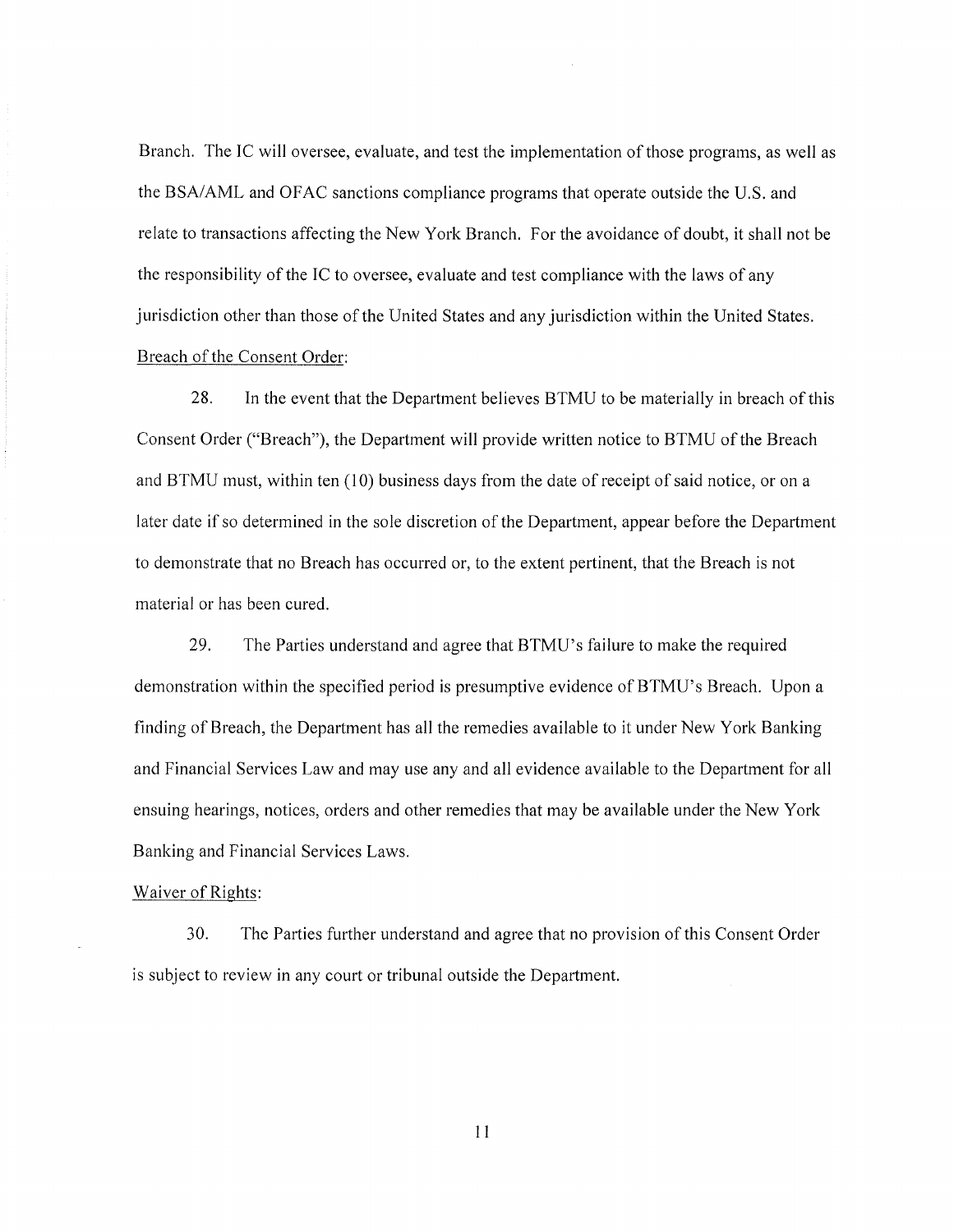## Parties Bound by the Consent Order:

3I. It is further understood that this Consent Order is binding on the Department and BTMU, as well as their successors and assigns that are within the supervision of the Department, but it specifically does not bind any federal or other state agencies or any law enforcement authority.

32. No further action will be taken by the Department against BTMU for the conduct set forth in this Consent Order, provided that BTMU complies with the terms of this Consent Order.

33. Notwithstanding any other provision contained in this Consent Order, however,

the Department may undertake action against BTMU for transactions or conduct that BTMU did not disclose to the Department in the written materials that BTMU submitted to the Department in connection with this matter.

## Notices:

34. All communications regarding this Order shall be sent to:

Elizabeth Nochlin Assistant Counsel Banking Division New York State Department of Financial Services One State Street New York, NY 10004

Megan Prendergast Assistant Counsel Banking Division New York State Department of Financial Services One State Street New York, NY 10004